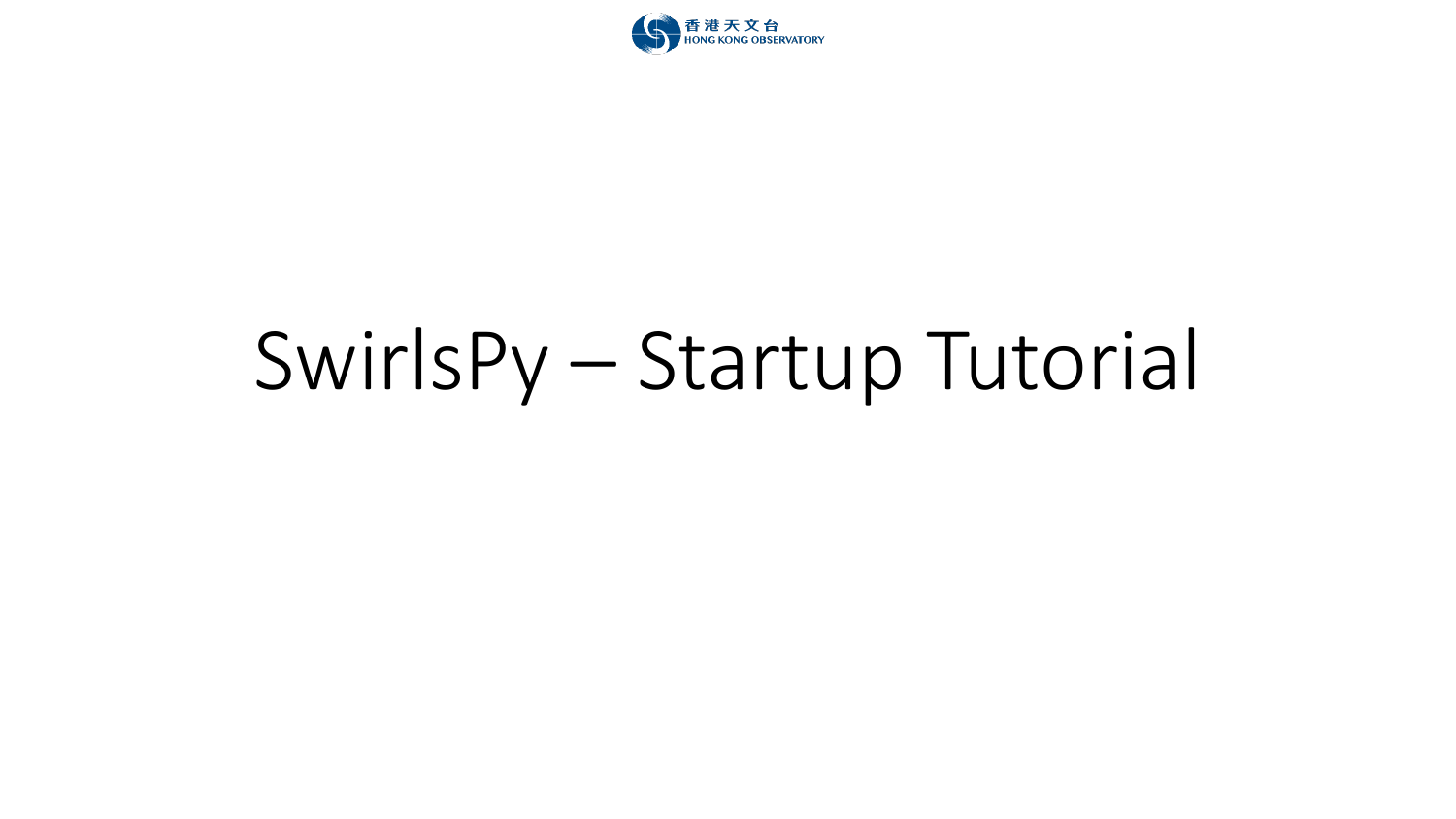

## Environment setup - Virtual box

- Install Virtual box to your machine
- Double click on SwirlsPy image (SwirlsPy.ova)
- Make sure checkbox of DVD, USB Controller, Sound Card and Network Adapter is **UNCHECK**
- Click "*Import*"
- When import process is finished, a new VM will be setup.
- Select created VM and open "*Setting*"
- Navigate to "*Network*" tab
- Make sure at least one adapter (*NAT*) is enabled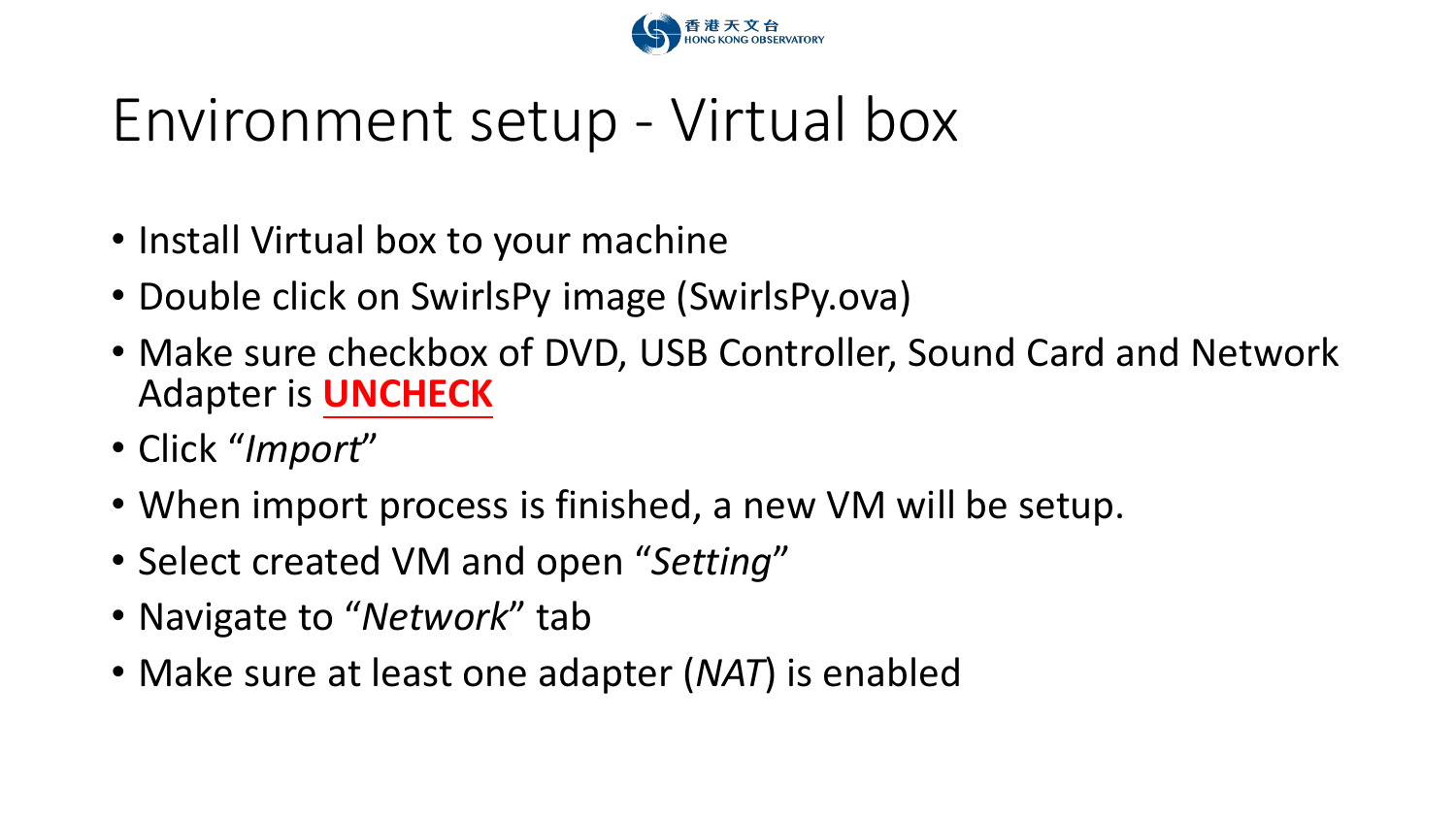

#### QPE & QPF

- Open a terminal window
- Activate conda environment
	- conda activate swirlspy
- Navigate to sample code directory
	- cd ~/tutorials/sample\_src
- Execute QPE and QPF script
	- python qpe\_hk.py
	- python qpf\_hk.py
- Result can be found in ~/tutorials/tests/outputs/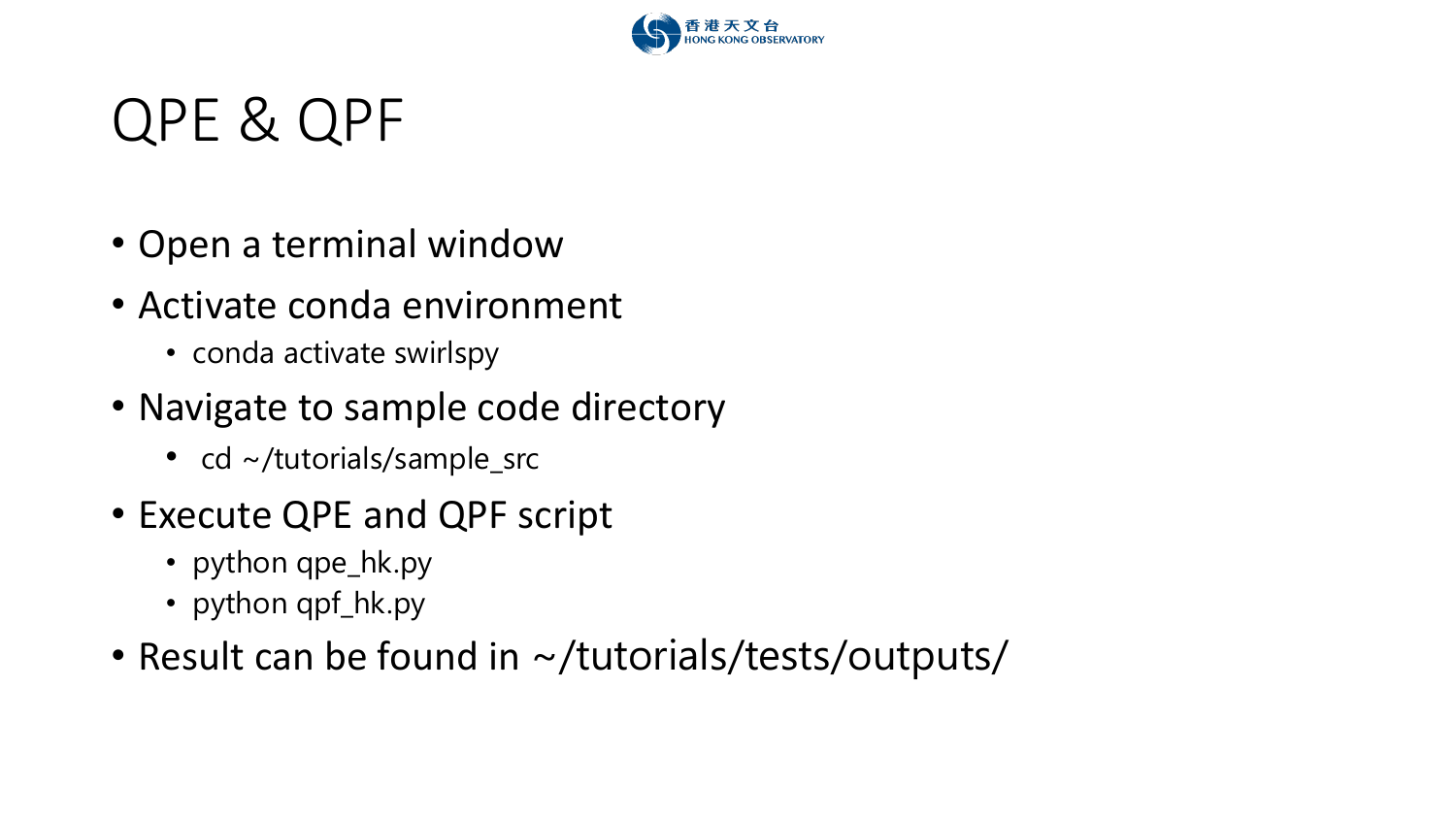

# Uninstall SwirlsPy

- Open a terminal window
- Deactivate current environment (SwirlsPy)
	- conda deactivate
- Remove SwirlsPy environment
	- conda remove --name swirlspy –all
	- Proceed ([y]/n)? y
- Check if there is still swirlspy
	- conda list | grep swirlspy
	- [retur nothing]